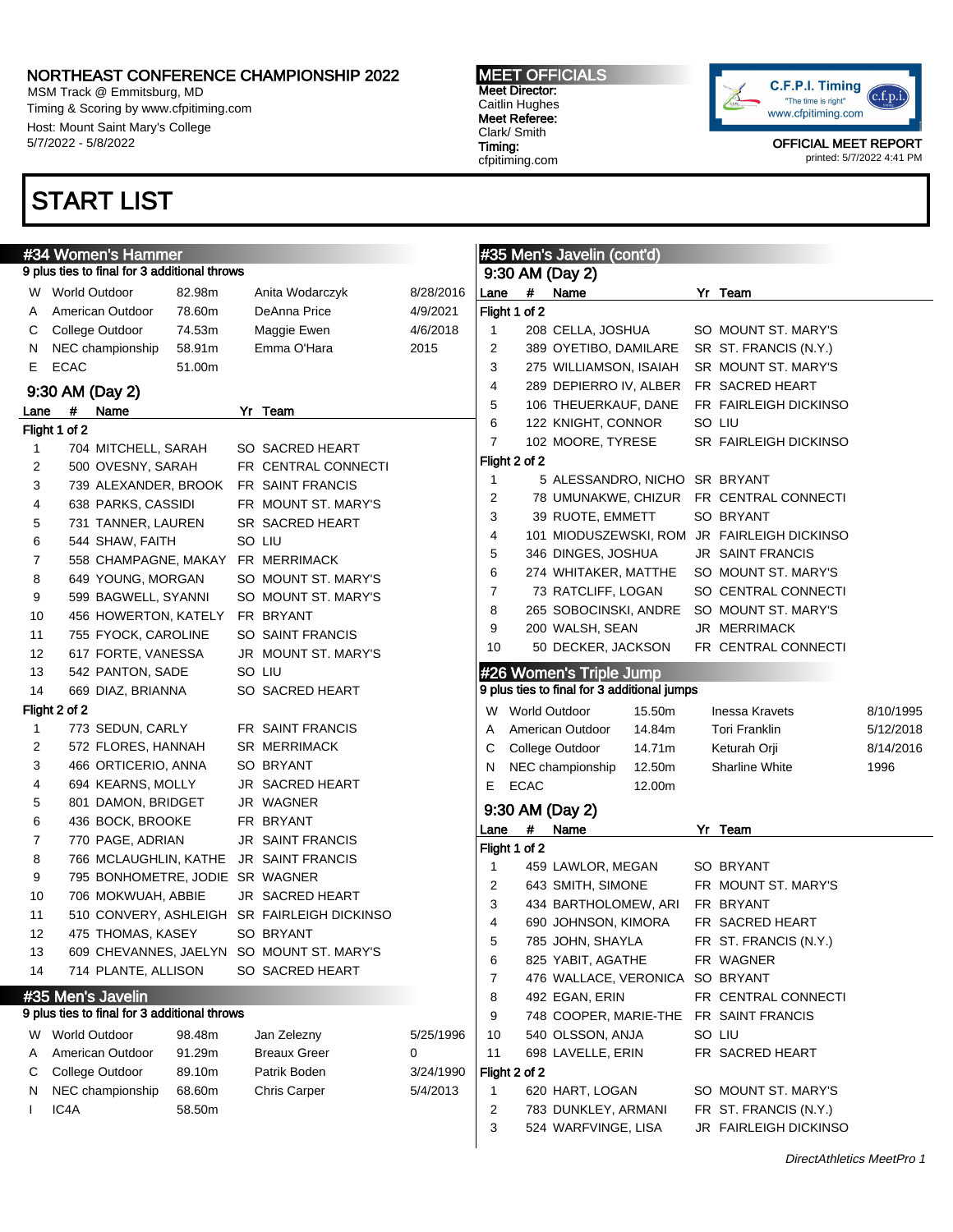MSM Track @ Emmitsburg, MD Timing & Scoring by www.cfpitiming.com Host: Mount Saint Mary's College 5/7/2022 - 5/8/2022

## START LIST

## #26 Women's Triple Jump (cont'd) 9:30 AM (Day 2) Lane # Name Yr Team 4 780 ATOLAGBE, TOLULOP JR ST. FRANCIS (N.Y.) 5 658 BRODY, TARA JR SACRED HEART 6 743 BEITEL, JENNA SO SAINT FRANCIS 7 781 BLAKE, BEYONCE FR ST. FRANCIS (N.Y.) 8 553 BOMBA, SKYLER JR MERRIMACK 9 516 LESKAUSKAITE, DOMI JR FAIRLEIGH DICKINSO 10 506 WALKER, AALIYAH SO CENTRAL CONNECTI 11 727 STENDEROWICZ, KAY SO SACRED HEART 12 598 ALLER ESPINA, EMMA SO MOUNT ST. MARY'S 13 768 MURPHY, MADELINE SO SAINT FRANCIS #25 Men's Triple Jump 9 plus ties to final for 3 additional jumps W World Outdoor 18.29m Jonathan Edwards 8/7/1995 A American Outdoor 18.21m Christian Taylor 8/27/201 C College Outdoor 17.57m Keith Connor 6/5/1982 N NEC championship 16.04m Mane, Salif 5/1/2021 I IC4A 14.60m 9:30 AM (Day 2) Lane # Name Yr Team Flight 1 of 2 1 60 HENRIQUES-SETHO, I FR CENTRAL CONNECTI 2 366 PARKER, JASIR FR SAINT FRANCIS 3 100 MEFFORD, SEAN SR FAIRLEIGH DICKINSO 4 371 STEVENS, KAMERON SO SAINT FRANCIS 5 387 MOORER, JORDAN SR ST. FRANCIS (N.Y.) 6 272 WESLEY, ANTONIO SO MOUNT ST. MARY'S 7 395 THOMAS, TROY FR ST. FRANCIS (N.Y.) 8 372 STONE, JASON FR SAINT FRANCIS 9 300 HENRICKS, ANGUS FR SACRED HEART Flight 2 of 2 1 138 WHITE, KRISHNA JR LIU 2 391 SARAVIA, KAYSHAW SR ST. FRANCIS (N.Y.) 3 114 DUNBAR, JAHSIRA JR LIU 4 98 MANE, SALIF JR FAIRLEIGH DICKINSO 5 377 AIKEN, MALACHI FR ST. FRANCIS (N.Y.) 6 167 HARRELL, JORON JR MERRIMACK 7 104 O'GARRO, TAECO JR FAIRLEIGH DICKINSO 8 363 NDEH, BARRY JR SAINT FRANCIS 9 396 WRIGHT, XAVIER FR ST. FRANCIS (N.Y.) 10 241 LANOUE, DYLAN JR MOUNT ST. MARY'S 11 364 NELSON, CALEB SO SAINT FRANCIS 12 225 HAMILTON, DJ JR MOUNT ST. MARY'S

MEET OFFICIALS Meet Director: Caitlin Hughes Meet Referee: Clark/ Smith Timing: cfpitiming.com



OFFICIAL MEET REPORT printed: 5/7/2022 4:41 PM

|   |        | #11 Men's 3000m Steeple                             |                      |    |                           |           |
|---|--------|-----------------------------------------------------|----------------------|----|---------------------------|-----------|
|   |        | <b>Waterfall start</b>                              |                      |    |                           |           |
|   | W      | <b>World Outdoor</b>                                | 7:53.63              |    | Saif Shaheen              | 9/3/2004  |
|   | A      | American Outdoor                                    | 8:00.45              |    | Evan Jager                | 7/4/2015  |
|   | С      | College Outdoor                                     | 8:05.4h              |    | Henry Rono                | 5/13/1978 |
|   | N      | NEC championship                                    | 9.08.66              |    | <b>Brian Sell</b>         | 2001      |
|   | L      | IC <sub>4</sub> A                                   | 9:18.00              |    |                           |           |
|   |        | 12:00 AM (Day 2)                                    |                      |    |                           |           |
|   | Lane   | Name<br>#                                           |                      | Yr | Team                      |           |
|   |        | Section 1 of 1                                      |                      |    |                           |           |
|   | 1      | 409 GERLAND, YANNIK                                 |                      |    | JR WAGNER                 |           |
|   | 2      | 136 VILLAFUERTE, BRYAN SO LIU                       |                      |    |                           |           |
|   | 3      | 348 FLYNN, JR, JOHN                                 |                      |    | FR SAINT FRANCIS          |           |
|   | 4      | 10 BRANCATO, NICHOLA SO BRYANT                      |                      |    |                           |           |
|   | 5      | 332 SHILLEH, MOETIZ                                 |                      |    | JR SACRED HEART           |           |
|   | 6      | 261 RUONA, JOHN                                     |                      |    | FR MOUNT ST. MARY'S       |           |
| 5 | 7      | 173 LETELLIER, NEIL                                 |                      |    | <b>SO MERRIMACK</b>       |           |
|   | 8      | 309 MARTIN, KEVIN                                   |                      |    | SO SACRED HEART           |           |
|   | 9      | 361 MILLER, BRENDEN                                 |                      |    | SO SAINT FRANCIS          |           |
|   | 10     | 68 NICHOLAS, EDDIE                                  |                      |    | SO CENTRAL CONNECTI       |           |
|   | 11     | 66 MASCIARELLI, SALVA                               |                      |    | FR CENTRAL CONNECTI       |           |
|   | 12     | 69 OUSHANA, SEAN                                    |                      |    | JR CENTRAL CONNECTI       |           |
|   | 13     | 419 PALERMO, DOMINIC                                |                      |    | SO WAGNER                 |           |
|   | 14     | 201 WALSH, TIMOTHY                                  |                      |    | <b>SO MERRIMACK</b>       |           |
|   | 15     | 362 NAPORA, TYLER                                   |                      |    | FR SAINT FRANCIS          |           |
|   | 16     | 271 WANG, JOHN                                      |                      |    | JR MOUNT ST. MARY'S       |           |
|   | 17     | 315 MOORE, JAMES                                    |                      |    | FR SACRED HEART           |           |
|   | 18     | 162 GAMACHE, COLE                                   |                      |    | FR MERRIMACK              |           |
|   |        |                                                     |                      |    |                           |           |
|   |        | #12 Women's 3000m Steeple<br><b>Waterfall start</b> |                      |    |                           |           |
|   | W      | <b>World Outdoor</b>                                | 8:44.32              |    | <b>Beatrice Chepkoech</b> | 7/20/2018 |
|   | A      | American Outdoor                                    | 9:00.85              |    | <b>Courtney Frerichs</b>  | 7/20/2018 |
|   |        |                                                     |                      |    |                           |           |
|   | С      | College Outdoor                                     | 9:12.50              |    | Jenny Simpson             | 8/17/2009 |
|   | N<br>E | NEC championship<br><b>ECAC</b>                     | 10:35.47<br>10:55.24 |    | Brianna Castrogivanni     | 5/5/2013  |
|   |        |                                                     |                      |    |                           |           |
|   |        | 12:25 AM (Day 2)                                    |                      |    |                           |           |
|   | Lane   | #<br>Name<br>Section 1 of 1                         |                      | Yr | Team                      |           |
|   | 1      | 505 STEVENS, KAITLYN                                |                      |    | SR CENTRAL CONNECTI       |           |
|   |        |                                                     |                      |    |                           |           |
|   | 2      | 799 COMERFORD, GIAVA                                |                      |    | FR WAGNER                 |           |
|   | 3      | 490 DESMARAIS, MAEGA                                |                      |    | FR CENTRAL CONNECTI       |           |
|   | 4      | 712 PEPIN, KEEGAN                                   |                      |    | SO SACRED HEART           |           |
|   | 5      | 695 KELLY, BRIGIT                                   |                      |    | SR SACRED HEART           |           |
|   | 6      | 625 KAY, ALEXANDRA                                  |                      |    | SR MOUNT ST. MARY'S       |           |
|   | 7      | 561 COTE, MADISON                                   |                      |    | SO MERRIMACK              |           |
|   | 8      | 744 BROEHL, JACQUELIN                               |                      |    | SO SAINT FRANCIS          |           |

9 551 BELAND, SOPHIA SO MERRIMACK

DirectAthletics MeetPro 2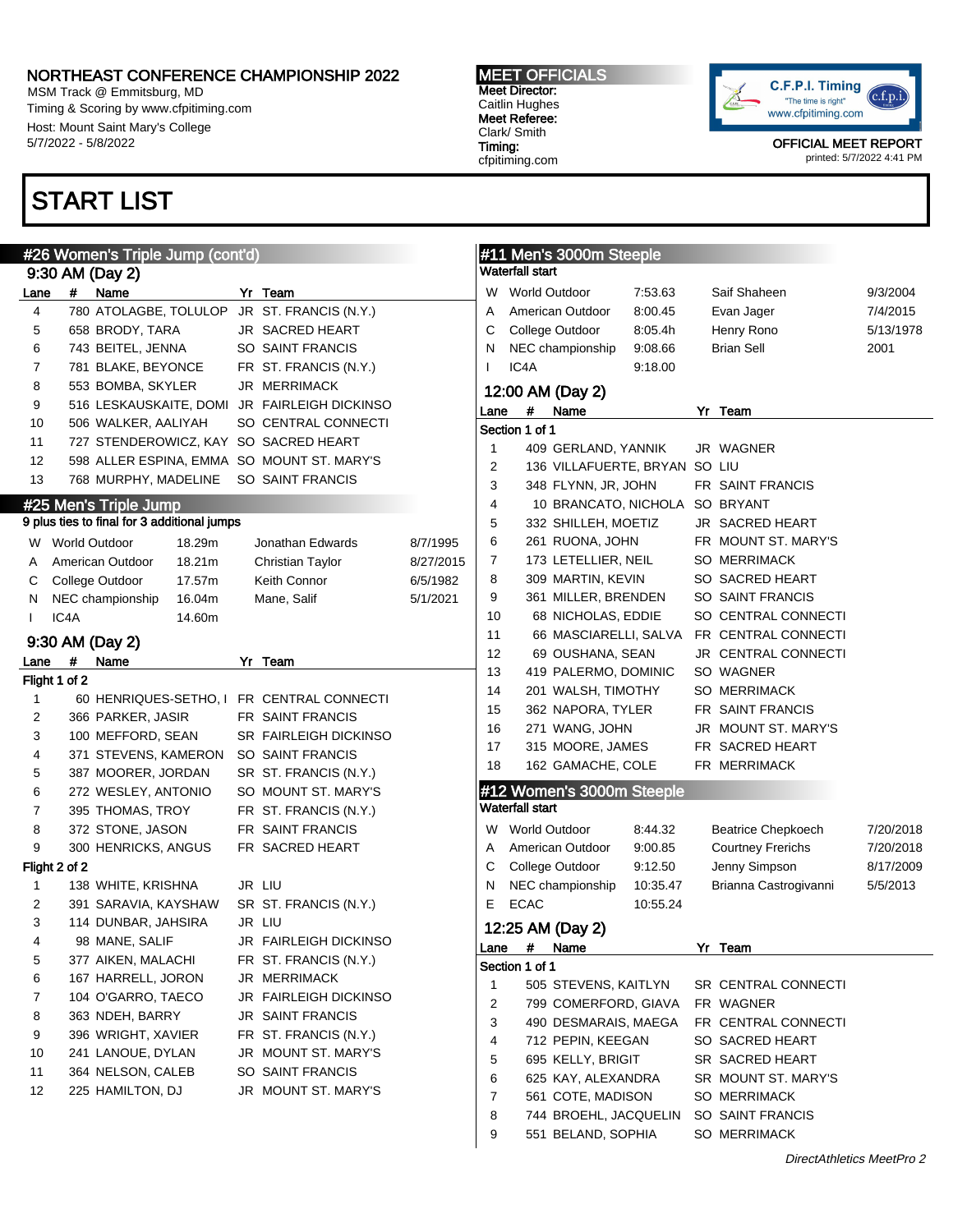MSM Track @ Emmitsburg, MD Timing & Scoring by www.cfpitiming.com Host: Mount Saint Mary's College 5/7/2022 - 5/8/2022

#12 Women's 3000m Steeple (cont'd)

## START LIST

Flight 1 of 2

Flight 2 of 2

#### MEET OFFICIALS Meet Director: Caitlin Hughes Meet Referee: Clark/ Smith Timing:

cfpitiming.com



OFFICIAL MEET REPORT printed: 5/7/2022 4:41 PM

|                                |              | #12 Women's 3000m Steeple (cont'd)           |                       |           |                         |               | #36 Women's Javelin                          |        |                                                                                |           |
|--------------------------------|--------------|----------------------------------------------|-----------------------|-----------|-------------------------|---------------|----------------------------------------------|--------|--------------------------------------------------------------------------------|-----------|
|                                |              | 12:25 AM (Day 2)                             |                       |           |                         |               | 9 plus ties to final for 3 additional throws |        |                                                                                |           |
| .ane                           |              | # Name                                       | Yr Team               |           | W                       |               | <b>World Outdoor</b>                         | 72.28m | Barbora Spotakova                                                              | 9/13/2008 |
| 10                             |              | 497 LOSCHIAVO, MAGGIE SO CENTRAL CONNECTI    |                       |           | Α                       |               | American Outdoor                             | 66.67m | Kara Winger                                                                    | 6/25/2010 |
| 11                             |              | 718 ROGAN, MOLLIE                            | SO SACRED HEART       |           | С                       |               | College Outdoor                              | 62.19m | Maggie Malone                                                                  | 6/9/2016  |
| 12                             |              | 535 IOCCA, KELLY                             | SR LIU                |           | N                       |               | NEC championship                             | 50.53m | Kelly Yanucil                                                                  | 5/3/2015  |
| 13                             |              | 687 HEWITT, ISEABAILLA                       | SO SACRED HEART       |           | E                       | <b>ECAC</b>   |                                              | 41.00m |                                                                                |           |
| 14                             |              | 654 ARTHUR, EMILY                            | FR SACRED HEART       |           |                         |               | 12:30 AM (Day 2)                             |        |                                                                                |           |
| 15                             |              | 496 KLOPFER, ALEXANDR FR CENTRAL CONNECTI    |                       |           | Lane                    |               | # Name                                       |        | Yr Team                                                                        |           |
|                                |              | #33 Men's Hammer                             |                       |           |                         | Flight 1 of 2 |                                              |        |                                                                                |           |
|                                |              | ) plus ties to final for 3 additional throws |                       |           | 1                       |               |                                              |        | 562 CUNNINGHAM, ANYA FR MERRIMACK                                              |           |
|                                |              | W World Outdoor<br>86.74m                    | Yuriy Sedykh          | 8/30/1986 | 2                       |               | 500 OVESNY, SARAH                            |        | FR CENTRAL CONNECTI                                                            |           |
| A                              |              | American Outdoor<br>82.52m                   | Lance Deal            | 9/7/1996  | 3                       |               | 463 MASERA, EMILY                            |        | SO BRYANT                                                                      |           |
| С                              |              | College Outdoor<br>81.94m                    | <b>Balazs Kiss</b>    | 5/19/1995 | 4                       |               | 619 HALL, JANNAH                             |        | FR MOUNT ST. MARY'S                                                            |           |
|                                |              | N NEC championship<br>63.01m                 | Ed Skowronski         | 5/6/2007  | 5                       |               | 754 FOX, MARGARET                            |        | FR SAINT FRANCIS                                                               |           |
| T                              | IC4A         | 53.00m                                       |                       |           | 6                       |               | 464 MCENTEE, HANNAH                          |        | FR BRYANT                                                                      |           |
|                                |              |                                              |                       |           | $\overline{7}$          |               | 523 ST LOUIS, AQUILLA                        |        | SR FAIRLEIGH DICKINSO                                                          |           |
|                                |              | 12:30 AM (Day 2)                             |                       |           | 8                       |               |                                              |        | 786 MARANDO, KATHERIN FR ST. FRANCIS (N.Y.)                                    |           |
| .ane                           | #            | Name                                         | Yr Team               |           | 9                       |               | 688 IMME, MARISA                             |        | FR SACRED HEART                                                                |           |
|                                | light 1 of 2 |                                              |                       |           | 10                      |               | 605 BUCHANAN, PAIGE                          |        | JR MOUNT ST. MARY'S                                                            |           |
| $\mathbf{1}$                   |              | 59 GREEN, LEON                               | SO CENTRAL CONNECTI   |           |                         | Flight 2 of 2 |                                              |        |                                                                                |           |
| 2                              |              | 148 CHEVALIER, CLAUDE SO MERRIMACK           |                       |           | $\mathbf{1}$            |               | 581 JOHNSON, ALANA                           |        | <b>SO MERRIMACK</b>                                                            |           |
| 3                              |              | 220 FALWELL, RENALDI                         | SO MOUNT ST. MARY'S   |           | $\overline{\mathbf{c}}$ |               | 741 BAILEY, KAITLYN                          |        | FR SAINT FRANCIS                                                               |           |
| 4                              |              | 365 OAKES, JARED                             | FR SAINT FRANCIS      |           | 3                       |               | 515 JOHNSON, ELLA                            |        | FR FAIRLEIGH DICKINSO                                                          |           |
| 5                              |              | 71 RADZION, ED                               | JR CENTRAL CONNECTI   |           | 4                       |               | 778 WEHNER, JOSILYN                          |        | FR SAINT FRANCIS                                                               |           |
| 6                              |              | 268 STETSER, ANDREW                          | JR MOUNT ST. MARY'S   |           | 5                       |               | 716 RICH, SIERRAH                            |        | JR SACRED HEART                                                                |           |
| 7                              |              | 420 PEPE, MICHAEL                            | JR WAGNER             |           | 6                       |               | 472 RIZIK, LAURA                             |        | JR BRYANT                                                                      |           |
| 8                              |              | 122 KNIGHT, CONNOR                           | SO LIU                |           | $\overline{7}$          |               | 701 LUBA, KAITLYN                            |        | SO SACRED HEART                                                                |           |
| 9                              |              | 53 DIKE, IKECHI                              | FR CENTRAL CONNECTI   |           | 8                       |               | 747 CONRAD, OLIVIA                           |        | SO SAINT FRANCIS                                                               |           |
| 10                             |              | 111 CHOWDHURY, ISHRA                         | JR LIU                |           | 9                       |               | 731 TANNER, LAUREN                           |        | SR SACRED HEART                                                                |           |
| 11                             |              | 293 GIBBS, MAXWELL                           | FR SACRED HEART       |           | 10                      |               | 565 DIMARTINO, SKYLAR                        |        | SO MERRIMACK                                                                   |           |
| 12                             |              | 22 DUBIEL, GRANT                             | SO BRYANT             |           | 11                      |               | 622 HOPKINS, KENNA                           |        | JR MOUNT ST. MARY'S                                                            |           |
|                                | light 2 of 2 |                                              | SR FAIRLEIGH DICKINSO |           |                         |               | #19 Men's High Jump                          |        |                                                                                |           |
| $\mathbf{1}$<br>$\overline{2}$ |              | 102 MOORE, TYRESE                            | SO SAINT FRANCIS      |           |                         |               |                                              |        | Progression- 1.72, 1.77, 1.82, 1.87, 1.92, 1.95, 1.98, 2.01, 2.04, 2.07, +0.03 |           |
|                                |              | 351 HILAMAN, PARKER                          |                       |           |                         |               |                                              |        |                                                                                |           |
| 3                              |              | 67 MCCARTHY, ANDREW                          | JR CENTRAL CONNECTI   |           |                         |               | W World Outdoor                              | 2.45m  | Javier Sotomayor                                                               | 7/27/1993 |
| 4                              |              | 422 POCESTA, ADRIAN                          | JR WAGNER             |           | C                       |               | American Outdoor                             | 2.40m  | <b>Charles Austin</b>                                                          | 8/7/1991  |
| 5                              |              | 347 DONLAN, TROY                             | SO SAINT FRANCIS      |           |                         |               | College Outdoor                              | 2.38m  | <b>Hollis Conway</b>                                                           | 6/3/1989  |
| 6                              |              | 17 CONLAN, BILL                              | SR BRYANT             |           | N.                      |               | NEC championship                             | 2.18m  | Huguens Jean                                                                   | 2003      |
| 7                              |              | 87 CLAY, BENJAMIN                            | SR FAIRLEIGH DICKINSO |           |                         | IC4A          |                                              | 2.01m  |                                                                                |           |
| 8                              |              | 287 CROCE, CAMERON                           | JR SACRED HEART       |           |                         |               | 12:30 AM (Day 2)                             |        |                                                                                |           |
| 9                              |              | 103 MULLINGS, TAHJ                           | SO FAIRLEIGH DICKINSO |           | Lane                    | #             | Name                                         |        | Yr Team                                                                        |           |
| 10                             |              | 187 QUAYE, NATHAN                            | JR MERRIMACK          |           |                         | Flight 1 of 1 |                                              |        |                                                                                |           |
| 11                             |              | 407 DURDEN, COREY                            | JR WAGNER             |           | $\mathbf{1}$            |               | 270 TEWS, DRAKE                              |        | SO MOUNT ST. MARY'S                                                            |           |
| 12                             |              | 280 BLATMAN, DANIEL                          | SO SACRED HEART       |           | 2                       |               | 45 TONDORA, CALEB                            |        | SO BRYANT                                                                      |           |
|                                |              |                                              |                       |           | 3                       |               | 240 LAMANNA, ANDREW                          |        | SO MOUNT ST. MARY'S                                                            |           |
|                                |              |                                              |                       |           | 4                       |               | 216 ELLIOT, DANTE                            |        | FR MOUNT ST. MARY'S                                                            |           |
|                                |              |                                              |                       |           | 5                       |               | 167 HARRELL, JORON                           |        | JR MERRIMACK                                                                   |           |
|                                |              |                                              |                       |           |                         |               |                                              |        |                                                                                |           |

#### DirectAthletics MeetPro 3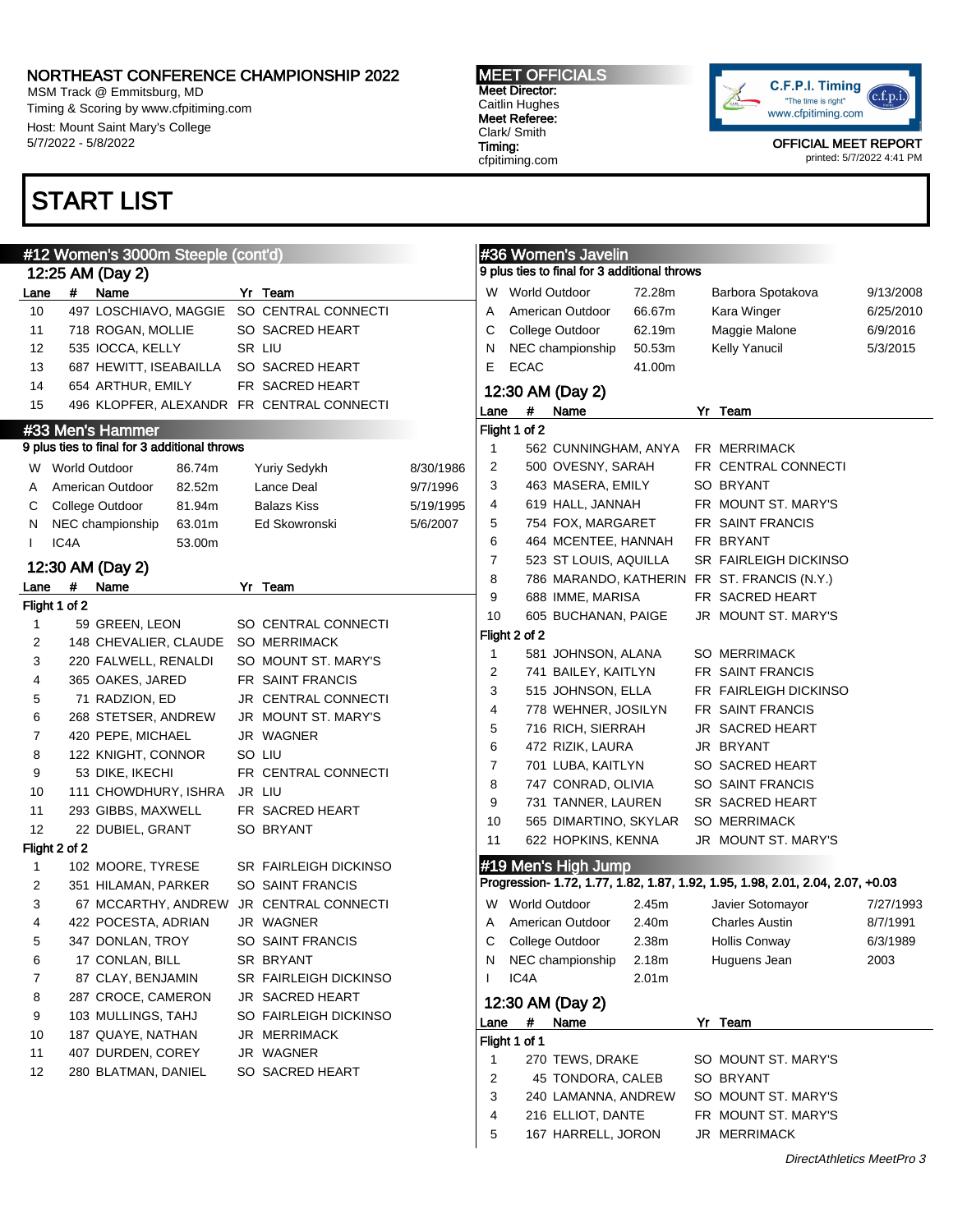MSM Track @ Emmitsburg, MD Timing & Scoring by www.cfpitiming.com Host: Mount Saint Mary's College 5/7/2022 - 5/8/2022

#19 Men's High Jump (cont'd)

## START LIST

#### MEET OFFICIALS Meet Director: Caitlin Hughes Meet Referee: Clark/ Smith Timing: cfpitiming.com



OFFICIAL MEET REPORT

printed: 5/7/2022 4:41 PM

|         | #19 Men's High Jump (cont'd)                                                         |                                     |           | #39 Men's 4 x 100m Relay (cont'd) |                                |                    |                      |   |           |
|---------|--------------------------------------------------------------------------------------|-------------------------------------|-----------|-----------------------------------|--------------------------------|--------------------|----------------------|---|-----------|
|         | 12:30 AM (Day 2)                                                                     |                                     |           | W World Outdoor                   |                                | 36.84              | Jamaica              |   | 8/11/2012 |
| Lane    | # Name                                                                               | Yr Team                             |           | A                                 | American Outdoor               | 37.38              | USA national team    |   | 5/2/2015  |
| 6       | 376 WILLIS, TAEMAR                                                                   | <b>JR SAINT FRANCIS</b>             |           | A                                 | American Outdoor               | 37.38              | USA national team    |   | 8/10/2012 |
| 7       | 429 WATKINS, KHARLIN                                                                 | FR WAGNER                           |           | С                                 | College Outdoor                | 37.97              | Florida              |   | 6/7/2019  |
| 8       | 30 MARSHALL, MICHAEL FR BRYANT                                                       |                                     |           | N                                 | NEC championship               | 40.24              | LIU Brooklyn         |   | 5/5/2013  |
| 9       | 178 LUSSIER, MAXIM                                                                   | FR MERRIMACK                        |           | IC <sub>4</sub> A<br>$\mathbf{I}$ |                                | 42.50              |                      |   |           |
| 10      | 241 LANOUE, DYLAN                                                                    | JR MOUNT ST. MARY'S                 |           | 12:45 AM (Day 2)                  |                                |                    |                      |   |           |
| 11      | 363 NDEH, BARRY                                                                      | <b>JR SAINT FRANCIS</b>             |           | Lane Team                         |                                |                    |                      |   |           |
| 12      | 19 CRUZ, DIVAS                                                                       | FR BRYANT                           |           | Section 1 of 2                    |                                |                    |                      |   |           |
| 13      | 33 MURAOKA, TREY                                                                     | SO BRYANT                           |           | BRYANT (A)<br>4                   |                                |                    |                      | Α |           |
| 14      | 138 WHITE, KRISHNA                                                                   | JR LIU                              |           | 5                                 | SACRED HEART (A)               |                    |                      | Α |           |
| 15      | 275 WILLIAMSON, ISAIAH                                                               | SR MOUNT ST. MARY'S                 |           | 6                                 | ST. FRANCIS (N.Y.) (A)         |                    |                      | Α |           |
| 16      | 301 HIBBERT, NAZIR                                                                   | SO SACRED HEART                     |           | 7                                 | <b>FAIRLEIGH DICKINSON (A)</b> |                    |                      | Α |           |
| 17      | 212 COOK, WILLIAM                                                                    | SO MOUNT ST. MARY'S                 |           | Section 2 of 2                    |                                |                    |                      |   |           |
| 18      | 318 NASSANEY, OWEN                                                                   | SO SACRED HEART                     |           | 3                                 | SAINT FRANCIS (A)              |                    |                      | Α |           |
|         | #22 Women's Pole Vault                                                               |                                     |           | LIU (A)<br>4                      |                                |                    |                      | Α |           |
|         | Progression- 2.75, 2.90, 3.05, 3.20, 3.30, 3.40, 3.50, 3.60, 3.65, 3.70, 3.75, 3.80, |                                     |           | 5                                 | CENTRAL CONNECTICUT (A)        |                    |                      | Α |           |
| $+0.05$ |                                                                                      |                                     |           | 6                                 | MOUNT ST. MARY'S (A)           |                    |                      | Α |           |
|         | W World Outdoor<br>5.06m                                                             | Yelena Isinbayeva                   | 0         | 7<br>WAGNER (A)                   |                                |                    |                      | Α |           |
| A       | American Outdoor<br>5.00m                                                            | Sandi Morris                        | 9/9/2016  | 8                                 | <b>MERRIMACK (A)</b>           |                    |                      | Α |           |
| С       | College Outdoor<br>4.73m                                                             | Olivia Gruver                       | 3/29/2019 |                                   |                                |                    |                      |   |           |
| N       | NEC championship<br>4.05m                                                            | <b>Taylor Weaver</b>                | 5/4/2019  | #40 Women's 4 x 100m Relay        |                                |                    |                      |   |           |
| Е.      | <b>ECAC</b>                                                                          |                                     |           | W World Outdoor                   |                                | 40.82              | <b>USA</b>           |   | 8/11/2012 |
|         | 3.70m                                                                                |                                     |           |                                   |                                |                    |                      |   |           |
|         |                                                                                      |                                     |           | A                                 | American Outdoor               | 40.82              | USA national team    |   | 8/10/2012 |
|         | 12:30 AM (Day 2)                                                                     |                                     |           | С                                 | College Outdoor                | 42.05              | L.S.U.               |   | 5/13/2018 |
| Lane    | #<br>Name                                                                            | Yr Team                             |           | N                                 | NEC championship               | 45.72              | L.I.U.               |   | 5/8/2011  |
|         | Flight 1 of 1                                                                        |                                     |           | <b>ECAC</b><br>E.                 |                                | 47.50              |                      |   |           |
| 1       | 711 PASRAM, JENNIFER                                                                 | SO SACRED HEART                     |           | 12:55 PM (Day 2)                  |                                |                    |                      |   |           |
| 2       | 761 LAROSA, VITTORIA                                                                 | <b>JR SAINT FRANCIS</b>             |           | Lane Team                         |                                |                    |                      |   |           |
| 3       | 553 BOMBA, SKYLER                                                                    | JR MERRIMACK                        |           | Section 1 of 2                    |                                |                    |                      |   |           |
| 4       | 798 CLOUTIER, HANNAH                                                                 | SR WAGNER                           |           | 4                                 | MERRIMACK (A)                  |                    |                      | Α |           |
| 5       | 677 ENGELS, JENNA                                                                    | FR SACRED HEART                     |           | 5                                 | CENTRAL CONNECTICUT (A)        |                    |                      | Α |           |
| 6       | 763 MADLAMBAYAN, ELA                                                                 | FR SAINT FRANCIS                    |           | 6                                 | SACRED HEART (A)               |                    |                      | Α |           |
| 7       | 760 JACOBS, MARLENA                                                                  | SO SAINT FRANCIS                    |           | Section 2 of 2                    |                                |                    |                      |   |           |
| 8       | 477 WARDEN, LOIS                                                                     | SO BRYANT                           |           | LIU (A)<br>3                      |                                |                    |                      | Α |           |
| 9       | 462 MARTINEZ, SHILEIGH                                                               | JR BRYANT                           |           | 4                                 | MOUNT ST. MARY'S (A)           |                    |                      | Α |           |
| 10      | 451 GOLAS, SYDNEY                                                                    | FR BRYANT                           |           | 5                                 | SAINT FRANCIS (A)              |                    |                      | Α |           |
| 11      | 526 BAEZ, RABECCA                                                                    | SO LIU                              |           | 6<br>BRYANT (A)                   |                                |                    |                      | Α |           |
| 12      | 574 GARDNER, ANNA<br>615 FINN, RACHEL                                                | SO MERRIMACK<br>SR MOUNT ST. MARY'S |           | WAGNER (A)<br>7                   |                                |                    |                      | Α |           |
| 13      |                                                                                      |                                     |           | 8                                 | <b>FAIRLEIGH DICKINSON (A)</b> |                    |                      | Α |           |
| 14      | 616 FITZGERALD, EVYN                                                                 | FR MOUNT ST. MARY'S                 |           |                                   |                                |                    |                      |   |           |
| 15      | 684 HANDLIN, HOPE                                                                    | FR SACRED HEART                     |           | #9 Men's 1500 Meters              |                                |                    |                      |   |           |
|         | #39 Men's 4 x 100m Relay                                                             |                                     |           | W World Outdoor                   |                                | 3:26.00            | Hicham El Guerrouj   |   | 7/14/1998 |
|         |                                                                                      |                                     |           | A                                 | American Outdoor               | 3:29.30            | <b>Bernard Lagat</b> |   | 0         |
|         |                                                                                      |                                     |           | C                                 | College Outdoor                | 3:35.01            | Josh Kerr            |   | 4/20/2018 |
|         |                                                                                      |                                     |           | N.<br>IC4A<br>$\mathbf{I}$        | NEC championship               | 3:49.19<br>3:55.24 | <b>Ford Palmer</b>   |   | 5/5/2013  |

#### DirectAthletics MeetPro 4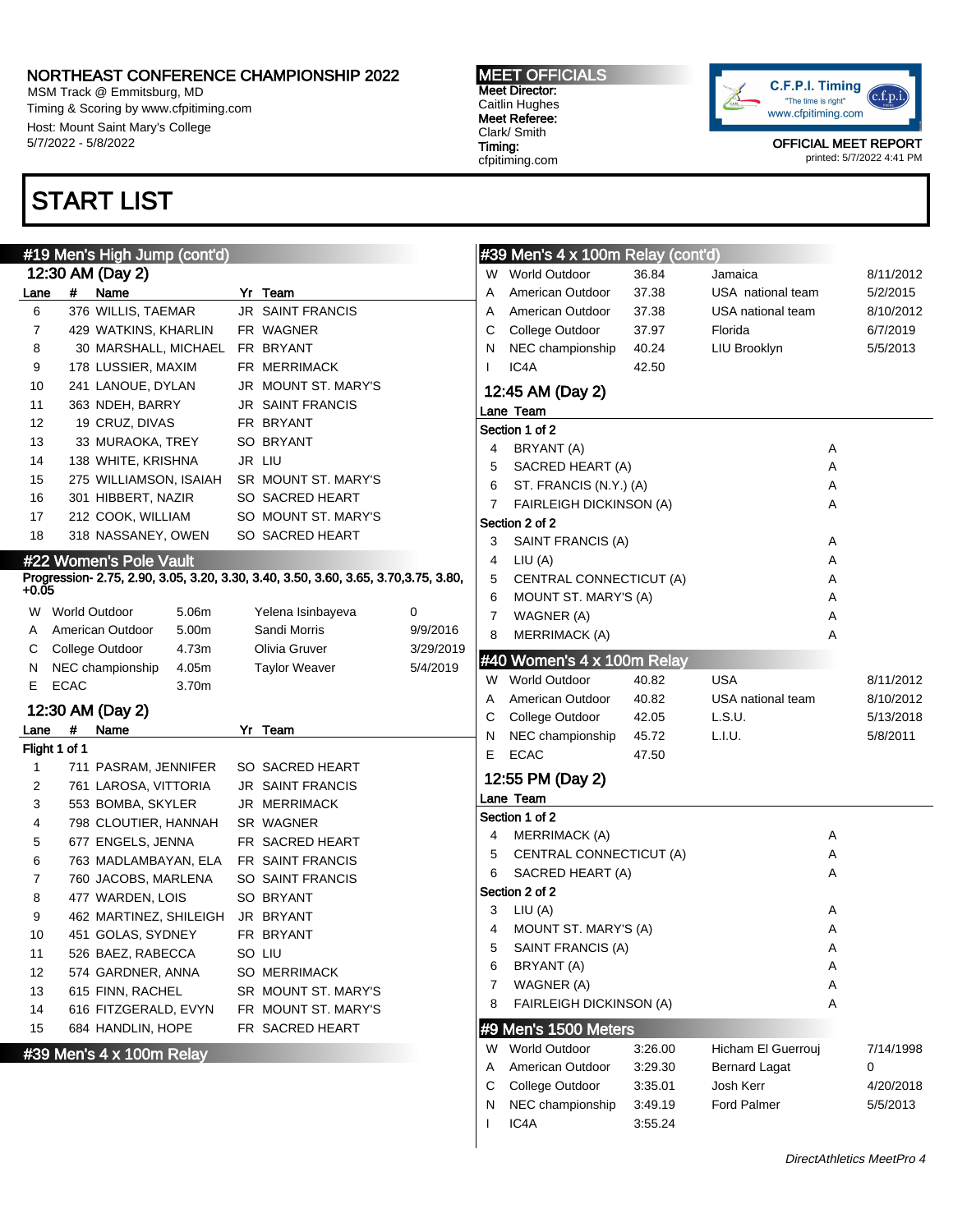MSM Track @ Emmitsburg, MD Timing & Scoring by www.cfpitiming.com Host: Mount Saint Mary's College 5/7/2022 - 5/8/2022

# START LIST

MEET OFFICIALS Meet Director: Caitlin Hughes Meet Referee: Clark/ Smith Timing: cfpitiming.com



|                | #9 Men's 1500 Meters (cont'd) |                                 |         |  |                       |           |                         |                | #17 Men's 110m Hurdles (cont'd) |                                 |       |  |                                         |           |  |
|----------------|-------------------------------|---------------------------------|---------|--|-----------------------|-----------|-------------------------|----------------|---------------------------------|---------------------------------|-------|--|-----------------------------------------|-----------|--|
|                |                               | Finals 1:05 AM (Day 2)          |         |  |                       |           |                         |                |                                 | Finals 1:25 AM (Day 2)          |       |  |                                         |           |  |
| Lane           | $\#$                          | Name                            |         |  | Yr Team               |           | Lane                    |                | $\#$                            | Name                            |       |  | Yr Team                                 |           |  |
|                | Section 1 of 1                |                                 |         |  |                       |           | $\mathbf{1}$            |                |                                 | 81 WHALEN, CAM                  |       |  | JR CENTRAL CONNECTI                     |           |  |
| 1              |                               | 406 CUTHBERTSON, WILL JR WAGNER |         |  |                       |           | $\overline{\mathbf{c}}$ |                |                                 | 157 ELIE, JOHN                  |       |  | <b>SO MERRIMACK</b>                     |           |  |
| $\overline{c}$ |                               | 150 CORLISS, TJ                 |         |  | <b>JR MERRIMACK</b>   |           | 3                       |                |                                 | 266 STEPHENSON, WILL            |       |  | FR MOUNT ST. MARY'S                     |           |  |
| 3              |                               | 118 GONZALEZ, JONATHA SR LIU    |         |  |                       |           | 4                       |                |                                 | 375 WILLIAMS, ARDONNT           |       |  | SO SAINT FRANCIS                        |           |  |
| 4              |                               | 61 IRELAND, JAKE                |         |  | SO CENTRAL CONNECTI   |           | 5                       |                |                                 | 222 GILCHRIST, RICHARD          |       |  | JR MOUNT ST. MARY'S                     |           |  |
| 5              |                               | 26 HICKEY, NOLAN                |         |  | SO BRYANT             |           | 6                       |                |                                 | 160 GABLE, AARON                |       |  | <b>SR MERRIMACK</b>                     |           |  |
| 6              |                               | 9 BITTRICH, WILLIAM             |         |  | JR BRYANT             |           | $\overline{7}$          |                |                                 | 354 JENKINS, KOBE               |       |  | SO SAINT FRANCIS                        |           |  |
| $\overline{7}$ |                               | 108 AYYOUB, ELYAS               |         |  | FR LIU                |           | 8                       |                |                                 | 376 WILLIS, TAEMAR              |       |  | <b>JR SAINT FRANCIS</b>                 |           |  |
|                |                               |                                 |         |  | <b>JR MERRIMACK</b>   |           |                         |                |                                 |                                 |       |  |                                         |           |  |
| 8              |                               | 163 GAMELIN, RYAN               |         |  |                       |           |                         |                |                                 | #18 Women's 100m Hurdles        |       |  |                                         |           |  |
| 9              |                               | 412 HUBERT, MICHAEL             |         |  | SO WAGNER             |           | W                       |                |                                 | <b>World Outdoor</b>            | 12.20 |  | Keni Harrison                           | 7/22/2016 |  |
| 10             |                               | 119 HAUGHIAN, AIDAN             |         |  | FR LIU                |           | Α                       |                |                                 | American Outdoor                | 12.20 |  | Keni Harrison                           | 7/22/2016 |  |
| 11             |                               | 20 DAGRIN, JORDAN               |         |  | SR BRYANT             |           | С                       |                |                                 | College Outdoor                 | 12.39 |  | <b>Brianna Rollins</b>                  | 6/8/2013  |  |
| 12             |                               | 149 COAKLEY, BILLY              |         |  | SO MERRIMACK          |           | N                       |                |                                 | NEC championship                | 13.71 |  | Samantha Jensen                         | 5/4/2014  |  |
|                |                               | #10 Women's 1500 Meters         |         |  |                       |           | Е                       | <b>ECAC</b>    |                                 |                                 | 14.54 |  |                                         |           |  |
| W              | <b>World Outdoor</b>          |                                 | 3:50.07 |  | Genzebe Dibaba        | 7/17/2015 |                         |                |                                 |                                 |       |  |                                         |           |  |
| A              |                               | American Outdoor                | 3:56.29 |  | Shannon Rowbury       | 7/17/2015 |                         |                |                                 | Finals 1:35 AM (Day 2)          |       |  |                                         |           |  |
| С              |                               | College Outdoor                 | 3:59.90 |  | Jenny Simpson         | 0         | Lane                    |                | #                               | Name                            |       |  | Yr Team                                 |           |  |
| N              |                               | NEC championship                | 4:27.91 |  | Amanda Eller          | 5/6/2012  |                         | Section 1 of 1 |                                 |                                 |       |  |                                         |           |  |
| E              | <b>ECAC</b>                   |                                 | 4:34.34 |  |                       |           | $\mathbf 1$             |                |                                 | 639 PERNELL, SARAH              |       |  | JR MOUNT ST. MARY'S                     |           |  |
|                |                               |                                 |         |  |                       |           | 2                       |                |                                 | 479 YOST, GRACE                 |       |  | SO BRYANT                               |           |  |
|                |                               | Finals 1:15 PM (Day 2)          |         |  |                       |           | 3                       |                |                                 | 730 SZILAGYI, NICOLE            |       |  | JR SACRED HEART                         |           |  |
| Lane           | #                             | Name                            |         |  | Yr Team               |           | 4                       |                |                                 | 534 HERNANDEZ, TARA             |       |  | SR LIU                                  |           |  |
|                | Section 1 of 1                |                                 |         |  |                       |           | 5                       |                |                                 |                                 |       |  | 774 STANAVICH, GABRIEL SO SAINT FRANCIS |           |  |
| 1              |                               | 527 BREA, AINHOA                |         |  | JR LIU                |           | 6                       |                |                                 | 523 ST LOUIS, AQUILLA           |       |  | <b>SR FAIRLEIGH DICKINSO</b>            |           |  |
| $\overline{c}$ |                               | 433 AYRES, JULIA                |         |  | JR BRYANT             |           | $\overline{7}$          |                |                                 | 594 SULLIVAN, KATHRYN           |       |  | JR MERRIMACK                            |           |  |
| 3              |                               | 545 SMITH, ALEXANDRA            |         |  | SO LIU                |           | 8                       |                |                                 | 797 CHAMBERS, RUTH-AN FR WAGNER |       |  |                                         |           |  |
| 4              |                               | 502 RAFTER, ANGELIA             |         |  | SR CENTRAL CONNECTI   |           |                         |                |                                 | #5 Men's 400 Meters             |       |  |                                         |           |  |
| 5              |                               | 588 MAHONEY, AVA                |         |  | <b>SO MERRIMACK</b>   |           |                         |                |                                 |                                 |       |  |                                         |           |  |
| 6              |                               | 692 KAISER, ANGELA              |         |  | SO SACRED HEART       |           | W                       |                |                                 | <b>World Outdoor</b>            | 43.03 |  | Wayde van Niekerk                       | 8/14/2016 |  |
| $\overline{7}$ |                               | 713 PIGOTT, JESSICA             |         |  | SO SACRED HEART       |           | Α                       |                |                                 | American Outdoor                | 43.18 |  | Michael Johnson                         | 8/26/1999 |  |
| 8              |                               | 488 DANA, ASHLEY                |         |  | JR CENTRAL CONNECTI   |           | С                       |                |                                 | College Outdoor                 | 43.61 |  | Michael Norman                          | 6/8/2018  |  |
| 9              |                               | 452 GRZYBINSKI, EMMA            |         |  | FR BRYANT             |           | N                       |                |                                 | NEC championship                | 45.91 |  | <b>Richard James</b>                    | 2003      |  |
| 10             |                               | 448 FREEMAN, SARAH              |         |  | JR BRYANT             |           |                         | IC4A           |                                 |                                 | 48.84 |  |                                         |           |  |
| 11             |                               | 610 CONNELLY, MOLLY             |         |  | SO MOUNT ST. MARY'S   |           |                         |                |                                 | Finals 1:45 AM (Day 2)          |       |  |                                         |           |  |
| 12             |                               |                                 |         |  | FR SAINT FRANCIS      |           | Lane                    |                | $\overline{t}$                  | Name                            |       |  | Yr Team                                 |           |  |
|                |                               | 759 HILLEN, NAOMI               |         |  |                       |           |                         | Section 1 of 1 |                                 |                                 |       |  |                                         |           |  |
|                |                               | #17 Men's 110m Hurdles          |         |  |                       |           | $\mathbf{1}$            |                |                                 | 401 CADET, JOSHUA               |       |  | JR WAGNER                               |           |  |
| W              | <b>World Outdoor</b>          |                                 | 12.80   |  | <b>Aries Merritt</b>  | 9/7/2012  | 2                       |                |                                 | 105 RICKETTS, MALIK             |       |  | FR FAIRLEIGH DICKINSO                   |           |  |
| Α              |                               | American Outdoor                | 12.80   |  | <b>Aries Merritt</b>  | 9/7/2012  | 3                       |                |                                 | 91 ELLIS, CONROY                |       |  | JR FAIRLEIGH DICKINSO                   |           |  |
| С              |                               | College Outdoor                 | 12.98   |  | <b>Grant Holloway</b> | 6/7/2019  | 4                       |                |                                 | 394 THEOSMY, MAKHI              |       |  |                                         |           |  |
| N              |                               | NEC championship                | 13.74   |  | Dashaun Jackson       | 5/5/2019  |                         |                |                                 |                                 |       |  | JR ST. FRANCIS (N.Y.)                   |           |  |
|                | IC4A                          |                                 | 14.84   |  |                       |           | 5                       |                |                                 | 51 DIABY, ALI                   |       |  | SO CENTRAL CONNECTI<br>SO BRYANT        |           |  |
|                |                               |                                 |         |  |                       |           | 6                       |                |                                 | 36 REMKIEWICZ, WILLIA           |       |  |                                         |           |  |
|                |                               | Finals 1:25 AM (Day 2)          |         |  |                       |           | $\overline{7}$          |                |                                 | 404 COREL, THOMAS               |       |  | JR WAGNER                               |           |  |
| Lane           | #                             | Name                            |         |  | Yr Team               |           | 8                       |                |                                 | 151 COUTURE, CORY               |       |  | SO MERRIMACK                            |           |  |
|                | Section 1 of 1                |                                 |         |  |                       |           |                         |                |                                 |                                 |       |  |                                         |           |  |
|                |                               |                                 |         |  |                       |           |                         |                |                                 |                                 |       |  |                                         |           |  |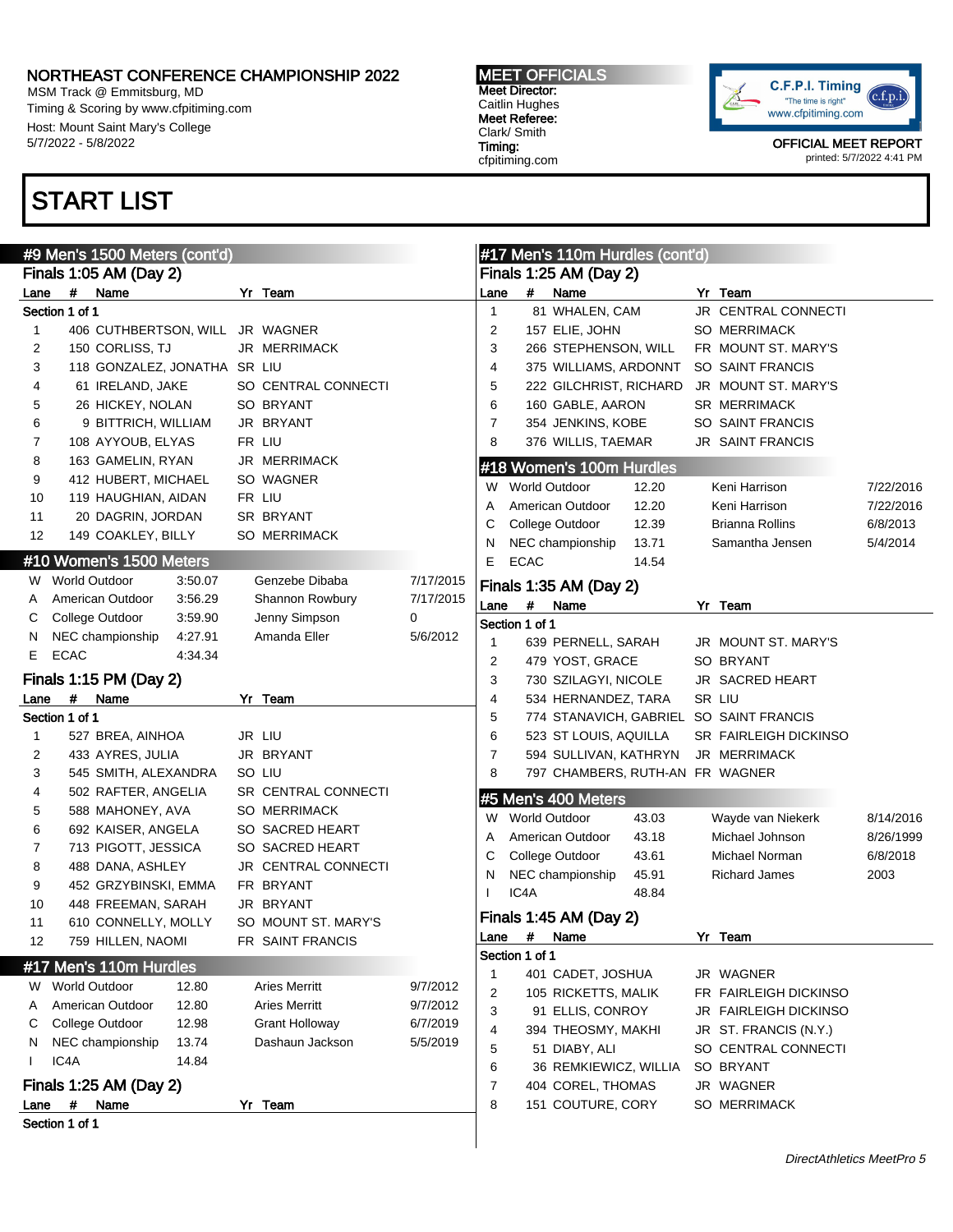MSM Track @ Emmitsburg, MD Timing & Scoring by www.cfpitiming.com Host: Mount Saint Mary's College 5/7/2022 - 5/8/2022

## START LIST

| <b>MEET OFFICIALS</b> |
|-----------------------|
| <b>Meet Director:</b> |
| Caitlin Hughes        |
| Meet Referee:         |
| Clark/ Smith          |
| Timing:               |
| cfpitiming.com        |



|                | #6 Women's 400 Meters            |       |                                          |           |                |                      | #2 Women's 100 Meters (cont'd) |         |                           |           |
|----------------|----------------------------------|-------|------------------------------------------|-----------|----------------|----------------------|--------------------------------|---------|---------------------------|-----------|
| W              | <b>World Outdoor</b>             | 47.60 | Marita Koch                              | 10/6/1985 |                |                      | Finals 2:10 AM (Day 2)         |         |                           |           |
| Α              | American Outdoor                 | 48.70 | Sandi Richards                           | 9/17/2006 | Lane           | $\#$                 | Name                           |         | Yr Team                   |           |
| С              | College Outdoor                  | 49.71 | Courtney Okolo                           | 4/23/2016 | 4              |                      | 749 CREWS, MYLAN               |         | <b>JR SAINT FRANCIS</b>   |           |
| N              | NEC championship                 | 54.31 | Tateen Abdel-Baaith                      | 1998      | 5              |                      | 533 HAUET, LAURIE              |         | SR LIU                    |           |
| E              | <b>ECAC</b>                      | 56.44 |                                          |           | 6              |                      | 767 MOORE, JALURAH             |         | <b>JR SAINT FRANCIS</b>   |           |
|                |                                  |       |                                          |           | $\overline{7}$ |                      | 521 RILEY, SHANTELLE           |         | SR FAIRLEIGH DICKINSO     |           |
|                | Finals 1:55 AM (Day 2)           |       |                                          |           | 8              |                      | 547 WATSON, CAMILLE            |         | SO LIU                    |           |
| Lane           | #<br>Name                        |       | Yr Team                                  |           |                |                      |                                |         |                           |           |
|                | Section 1 of 1                   |       |                                          |           |                |                      | #7 Men's 800 Meters            |         |                           |           |
| -1             | 624 JEFFERY, DOMINIQU            |       | JR MOUNT ST. MARY'S                      |           |                |                      | Lane starts, 1 turn stager     |         |                           |           |
| $\overline{c}$ | 810 MILTON, MIA                  |       | JR WAGNER                                |           | W              | <b>World Outdoor</b> |                                | 1:40.91 | David Rudisha             | 8/9/2012  |
| 3              | 543 PETIT, HACHLAINE             |       | SO LIU                                   |           | Α              |                      | American Outdoor               | 1:42.60 | Johnny Gray               | 8/28/1985 |
| 4              | 517 LEWIS, JAZMYN                |       | SR FAIRLEIGH DICKINSO                    |           | C              |                      | College Outdoor                | 1:43.25 | Michael Saruni'           | 4/28/2018 |
| 5              | 449 GARRITY, EMMA                |       | <b>SO BRYANT</b>                         |           | N              |                      | NEC championship               | 1:49.86 | Louis Gibilisco           | 5/6/2012  |
| 6              | 518 LUCAS, CHLOE                 |       | SO FAIRLEIGH DICKINSO                    |           |                | IC4A                 |                                | 1:52.00 |                           |           |
| 7              | 738 ALABAN-TAFON, RHO            |       | <b>SO SAINT FRANCIS</b>                  |           |                |                      | Finals 2:15 AM (Day 2)         |         |                           |           |
| 8              |                                  |       | 483 CAMARA, MAGNALEN SO CENTRAL CONNECTI |           | Lane           | #                    | Name                           |         | Yr Team                   |           |
|                | #1 Men's 100 Meters              |       |                                          |           |                | Section 1 of 1       |                                |         |                           |           |
| W              | <b>World Outdoor</b>             | 9.58  | Usain Bolt                               | 8/16/2009 | 1              |                      | 35 PETRUSO, ALEX               |         | <b>SO BRYANT</b>          |           |
| Α              | American Outdoor                 | 9.69  | <b>Tyson Gay</b>                         | 9/20/2009 | $\overline{c}$ |                      | 141 BAIL, ZACHARY              |         | JR MERRIMACK              |           |
| С              | College Outdoor                  | 9.82  | Christian Coleman                        | 6/7/2017  | 3              |                      | 115 FERNANDEZ, LUCAS           |         | JR LIU                    |           |
| N              | NEC championship                 | 10.27 | <b>Brendon Rodney</b>                    | 5/7/2016  | 4              |                      | 237 KELLY, COLIN               |         | SR MOUNT ST. MARY'S       |           |
|                | IC4A                             | 10.94 |                                          |           | 5              |                      | 397 ABDALLA, MAHMOUD           |         | JR WAGNER                 |           |
|                |                                  |       |                                          |           | 6              |                      | 61 IRELAND, JAKE               |         | SO CENTRAL CONNECTI       |           |
|                | Finals 2:05 AM (Day 2)           |       |                                          |           | 7              |                      | 25 HICKEY, AIDAN               |         | SO BRYANT                 |           |
| Lane           | #<br>Name                        |       | Yr Team                                  |           | 8              |                      | 21 DOLAN, JASON                |         | JR BRYANT                 |           |
|                | Section 1 of 1                   |       |                                          |           |                |                      |                                |         |                           |           |
| 1              | 369 SAUNDERS, JULIAN             |       | FR SAINT FRANCIS                         |           |                |                      | #8 Women's 800 Meters          |         |                           |           |
| $\overline{c}$ | 222 GILCHRIST, RICHARD           |       | JR MOUNT ST. MARY'S                      |           |                |                      | Lane starts, 1 turn stager     |         |                           |           |
| 3              | 393 STRACHN, BRIAN               |       | SR ST. FRANCIS (N.Y.)                    |           | W              | <b>World Outdoor</b> |                                | 1:53.28 | Jarmila Kratochvilova     | 7/26/1983 |
| 4              | 95 HISLOP, AKO                   |       | SR FAIRLEIGH DICKINSO                    |           | A              |                      | American Outdoor               | 1:55.61 | Ajee' Wilson              | 7/21/2017 |
| 5              | 133 SEY, MOMODOU                 |       | SO LIU                                   |           | C              |                      | College Outdoor                | 1:58.51 | <b>Brigita Langerholc</b> | 9/25/2000 |
| 6              | 209 CHARLES, TODD                |       | SO MOUNT ST. MARY'S                      |           | N              |                      | NEC championship               | 2:10.10 | Eugenie Hue               | 5/4/2019  |
| 7              | 124 MCKENZIE, JORDAN             |       | SO LIU                                   |           | Е              | <b>ECAC</b>          |                                | 2:11.94 |                           |           |
| 8              | 55 FYE-MOORE, MILES              |       | SR CENTRAL CONNECTI                      |           |                |                      | Finals 2:20 AM (Day 2)         |         |                           |           |
|                | #2 Women's 100 Meters            |       |                                          |           | Lane           | #                    | Name                           |         | Yr Team                   |           |
|                | W World Outdoor                  | 10.49 | Florence Griffith-Joyner                 | 7/16/1988 |                | Section 1 of 1       |                                |         |                           |           |
| Α              | American Outdoor                 | 10.49 | Florence Griffith Joyner                 | 7/16/1988 | 1              |                      | 757 GREGG, MONICA              |         | SO SAINT FRANCIS          |           |
| С              | College Outdoor                  | 10.75 | Sha'Carri Richardson                     | 6/8/2019  | 2              |                      | 794 BLANCO DURAN, ANA          |         | SO WAGNER                 |           |
| N              | NEC championship                 | 11.58 | <b>Brittany Johnson</b>                  | 5/4/2014  | 3              |                      | 633 MILLER, MAKENNA            |         | JR MOUNT ST. MARY'S       |           |
| Е              | <b>ECAC</b>                      | 12.04 |                                          |           | 4              |                      | 488 DANA, ASHLEY               |         | JR CENTRAL CONNECTI       |           |
|                |                                  |       |                                          |           | 5              |                      | 764 MAXWELL, KAITLYN           |         | FR SAINT FRANCIS          |           |
|                | Finals 2:10 AM (Day 2)           |       |                                          |           | 6              |                      | 509 CAMPBELL, SHY-ANN          |         | FR FAIRLEIGH DICKINSO     |           |
| Lane           | # Name                           |       | Yr Team                                  |           | 7              |                      | 721 SCHNEIDER, MEGAN           |         | FR SACRED HEART           |           |
|                | Section 1 of 1                   |       |                                          |           | 8              |                      |                                |         | SR WAGNER                 |           |
| 1              | 438 CAPOZZI, CHRISTINA SO BRYANT |       |                                          |           |                |                      | 807 HAY, KAYLA                 |         |                           |           |
| 2              |                                  |       | 775 VANDERGRIFT, AALIY SO SAINT FRANCIS  |           |                |                      |                                |         |                           |           |
| 3              |                                  |       | FR MOUNT ST. MARY'S                      |           |                |                      |                                |         |                           |           |
|                | 626 KIDD, JASMINE                |       |                                          |           |                |                      |                                |         |                           |           |
|                |                                  |       |                                          |           |                |                      |                                |         |                           |           |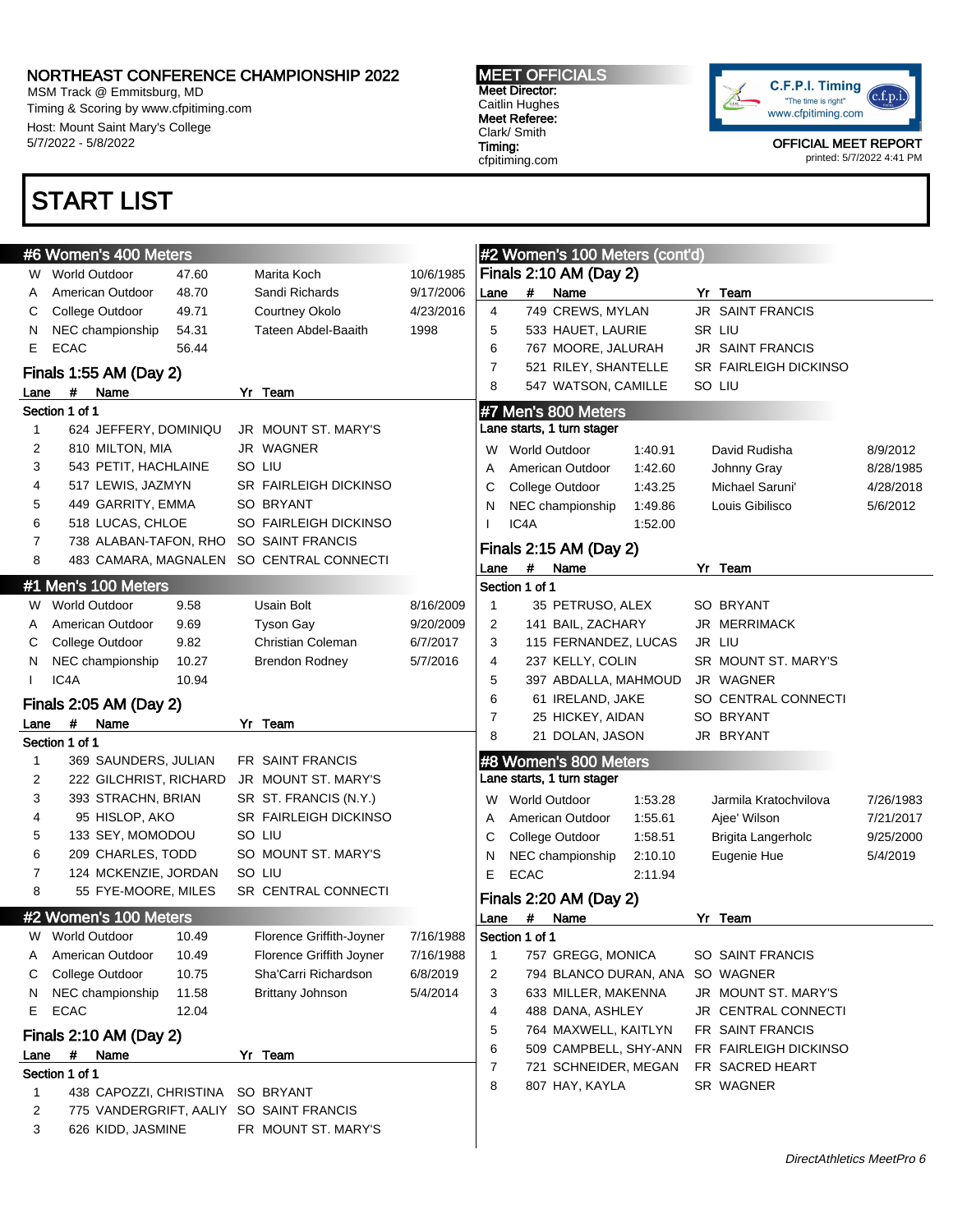MSM Track @ Emmitsburg, MD Timing & Scoring by www.cfpitiming.com Host: Mount Saint Mary's College 5/7/2022 - 5/8/2022

# START LIST

| <b>MEET OFFICIALS</b> |
|-----------------------|
| <b>Meet Director:</b> |
| Caitlin Hughes        |
| Meet Referee:         |
| Clark/ Smith          |
| Timing:               |
| cfpitiming.com        |

 $\frac{1}{2}$   $\frac{3}{2}$   $\frac{3}{2}$   $\frac{3}{2}$   $\frac{3}{2}$   $\frac{3}{2}$   $\frac{3}{2}$   $\frac{3}{2}$   $\frac{3}{2}$   $\frac{3}{2}$   $\frac{3}{2}$   $\frac{3}{2}$   $\frac{3}{2}$   $\frac{3}{2}$   $\frac{3}{2}$   $\frac{3}{2}$   $\frac{3}{2}$   $\frac{3}{2}$   $\frac{3}{2}$   $\frac{3}{2}$   $\frac{3}{2}$   $\frac{3}{2}$ 



|                | #15 Men's 400m Hurdles          |         |                                          |           |                | #3 Men's 200 Meters (cont'd)                     |          |        |                              |           |
|----------------|---------------------------------|---------|------------------------------------------|-----------|----------------|--------------------------------------------------|----------|--------|------------------------------|-----------|
| W              | <b>World Outdoor</b>            | 46.78   | Kevin Young                              | 8/6/1992  |                | Finals 2:45 AM (Day 2)                           |          |        |                              |           |
| Α              | American Outdoor                | 46.78   | Kevin Young                              | 8/6/1992  | Lane           | #<br>Name                                        |          |        | Yr Team                      |           |
| С              | College Outdoor                 | 47.56   | Rai Benjamin                             | 6/8/2018  | $\overline{4}$ | 209 CHARLES, TODD                                |          |        | SO MOUNT ST. MARY'S          |           |
| N              | NEC championship                | 51.54   | Jim Baughman                             | 2000      | 5              | 51 DIABY, ALI                                    |          |        | SO CENTRAL CONNECTI          |           |
|                | IC4A                            | 53.24   |                                          |           | 6              | 95 HISLOP, AKO                                   |          |        | SR FAIRLEIGH DICKINSO        |           |
|                |                                 |         |                                          |           | 7              | 133 SEY, MOMODOU                                 |          | SO LIU |                              |           |
|                | Finals 2:30 AM (Day 2)          |         |                                          |           | 8              | 124 MCKENZIE, JORDAN                             |          | SO LIU |                              |           |
| Lane           | #<br>Name                       |         | Yr Team                                  |           |                |                                                  |          |        |                              |           |
|                | Section 1 of 1                  |         |                                          |           |                | #4 Women's 200 Meters                            |          |        |                              |           |
| 1              | 130 ROBERTS, TIMOTHY            |         | JR LIU                                   |           | W              | <b>World Outdoor</b>                             | 21.34    |        | Florence Griffith-Joyner     | 9/29/1988 |
| 2              | 363 NDEH, BARRY                 |         | <b>JR SAINT FRANCIS</b>                  |           | Α              | American Outdoor                                 | 21.34    |        | Florence Griffith Joyner     | 9/29/1988 |
| 3              | 416 MARCHESE, JASON             |         | FR WAGNER                                |           | C              | College Outdoor                                  | 22.02    |        | Kyra Jefferson               | 6/17/2017 |
| 4              | 92 ELLIS, KENROY                |         | JR FAIRLEIGH DICKINSO                    |           | N              | NEC championship                                 | 23.42    |        | Brittany Johnson             | 5/4/2014  |
| 5              | 402 CADET, JOSIAH               |         | JR WAGNER                                |           | E              | <b>ECAC</b>                                      | 24.74    |        |                              |           |
| 6              | 89 CROOKS, DURAN                |         | <b>SR FAIRLEIGH DICKINSO</b>             |           |                | Finals 2:50 AM (Day 2)                           |          |        |                              |           |
| 7              | 81 WHALEN, CAM                  |         | JR CENTRAL CONNECTI                      |           | Lane           | #<br>Name                                        |          |        | Yr Team                      |           |
| 8              | 264 SEIVRIGHT, JUSTYN           |         | JR MOUNT ST. MARY'S                      |           |                | Section 1 of 1                                   |          |        |                              |           |
|                | #16 Women's 400m Hurdles        |         |                                          |           | 1              | 449 GARRITY, EMMA                                |          |        | SO BRYANT                    |           |
| w              | <b>World Outdoor</b>            | 52.16   | Dalilah Muhammad                         | 10/4/2019 | 2              | 783 DUNKLEY, ARMANI                              |          |        | FR ST. FRANCIS (N.Y.)        |           |
| Α              | American Outdoor                | 52.47   | Lashinda Demus                           | 0         | 3              | 533 HAUET, LAURIE                                |          | SR LIU |                              |           |
| С              | College Outdoor                 | 52.75   | Sydney McLaughlin                        | 5/13/2018 | 4              | 521 RILEY, SHANTELLE                             |          |        | <b>SR FAIRLEIGH DICKINSO</b> |           |
| N              | NEC championship                | 59.95   | Nicole Dumpson                           | 2003      | 5              | 767 MOORE, JALURAH                               |          |        | <b>JR SAINT FRANCIS</b>      |           |
| E              | <b>ECAC</b>                     | 1:03.04 |                                          |           | 6              | 749 CREWS, MYLAN                                 |          |        | JR SAINT FRANCIS             |           |
|                |                                 |         |                                          |           | 7              | 626 KIDD, JASMINE                                |          |        | FR MOUNT ST. MARY'S          |           |
|                |                                 |         |                                          |           |                |                                                  |          |        |                              |           |
|                | Finals 2:35 AM (Day 2)          |         |                                          |           |                |                                                  |          |        |                              |           |
| Lane           | #<br>Name                       |         | Yr Team                                  |           | 8              | 518 LUCAS, CHLOE                                 |          |        | SO FAIRLEIGH DICKINSO        |           |
|                | Section 1 of 1                  |         |                                          |           |                | #13 Men's 5000 Meters                            |          |        |                              |           |
| 1              | 571 FAIVRE, EMMA                |         | <b>JR MERRIMACK</b>                      |           |                | 1 turn stagger, 2 alley start, 1-16 on front row |          |        |                              |           |
| 2              | 445 DEGRENIER, SHELBY SO BRYANT |         |                                          |           | W              | <b>World Outdoor</b>                             | 12:35.36 |        | Joshua Cheptegei             | 8/14/2020 |
| 3              | 797 CHAMBERS, RUTH-AN FR WAGNER |         |                                          |           | Α              | American Outdoor                                 | 12:53.60 |        | <b>Bernard Lagat</b>         | 0         |
| 4              | 479 YOST, GRACE                 |         | <b>SO BRYANT</b>                         |           | С              | College Outdoor                                  | 13:08.4h |        | Henry Rono                   | 4/8/1978  |
| 5              |                                 |         | 774 STANAVICH, GABRIEL SO SAINT FRANCIS  |           | N              | NEC championship                                 | 14:26.28 |        | <b>Brian Sell</b>            | 2001      |
| 6              |                                 |         | 483 CAMARA, MAGNALEN SO CENTRAL CONNECTI |           |                | IC <sub>4</sub> A                                | 14:40.00 |        |                              |           |
| $\overline{7}$ | 534 HERNANDEZ, TARA             |         | SR LIU                                   |           |                |                                                  |          |        |                              |           |
| 8              | 789 PATTERSON, JANEE'           |         | SO ST. FRANCIS (N.Y.)                    |           |                | 2:55 AM (Day 2)                                  |          |        |                              |           |
|                |                                 |         |                                          |           | Lane           | $\#$<br>Name                                     |          |        | Yr Team                      |           |
|                | #3 Men's 200 Meters             |         |                                          |           |                | Section 1 of 1                                   |          |        |                              |           |
|                | W World Outdoor                 | 19.19   | Usain Bolt                               | 8/20/2009 | 1              | 149 COAKLEY, BILLY                               |          |        | <b>SO MERRIMACK</b>          |           |
| Α              | American Outdoor                | 19.32   | Michael Johnson                          | 8/1/1996  | 2              | 427 UMINSKI, JEAN                                |          |        | JR WAGNER                    |           |
| С              | College Outdoor                 | 19.69   | <b>Walter Dix</b>                        | 5/25/2007 | 3              | 419 PALERMO, DOMINIC                             |          |        | SO WAGNER                    |           |
| N              | NEC championship                | 20.32   | <b>Brendon Rodney</b>                    | 5/3/2015  | 4              | 150 CORLISS, TJ                                  |          |        | JR MERRIMACK                 |           |
|                | IC4A                            | 22.04   |                                          |           | 5              | 108 AYYOUB, ELYAS                                |          | FR LIU |                              |           |
|                | Finals 2:45 AM (Day 2)          |         |                                          |           | 6              | 332 SHILLEH, MOETIZ                              |          |        | JR SACRED HEART              |           |
| Lane           | #<br>Name                       |         | Yr Team                                  |           | 7              | 42 SLANEY, RYAN                                  |          |        | FR BRYANT                    |           |
|                | Section 1 of 1                  |         |                                          |           | 8              | 411 GUIDICIPIETRO, ROB                           |          |        | SR WAGNER                    |           |
| 1              | 401 CADET, JOSHUA               |         | JR WAGNER                                |           | 9              | 356 KOHLER, ZACHARY                              |          |        | FR SAINT FRANCIS             |           |
| 2              | 393 STRACHN, BRIAN              |         | SR ST. FRANCIS (N.Y.)                    |           | 10             | 68 NICHOLAS, EDDIE                               |          |        | SO CENTRAL CONNECTI          |           |
| 3              | 55 FYE-MOORE, MILES             |         | SR CENTRAL CONNECTI                      |           | 11             | 399 BENTIVEGNA, ANTHO SO WAGNER                  |          |        |                              |           |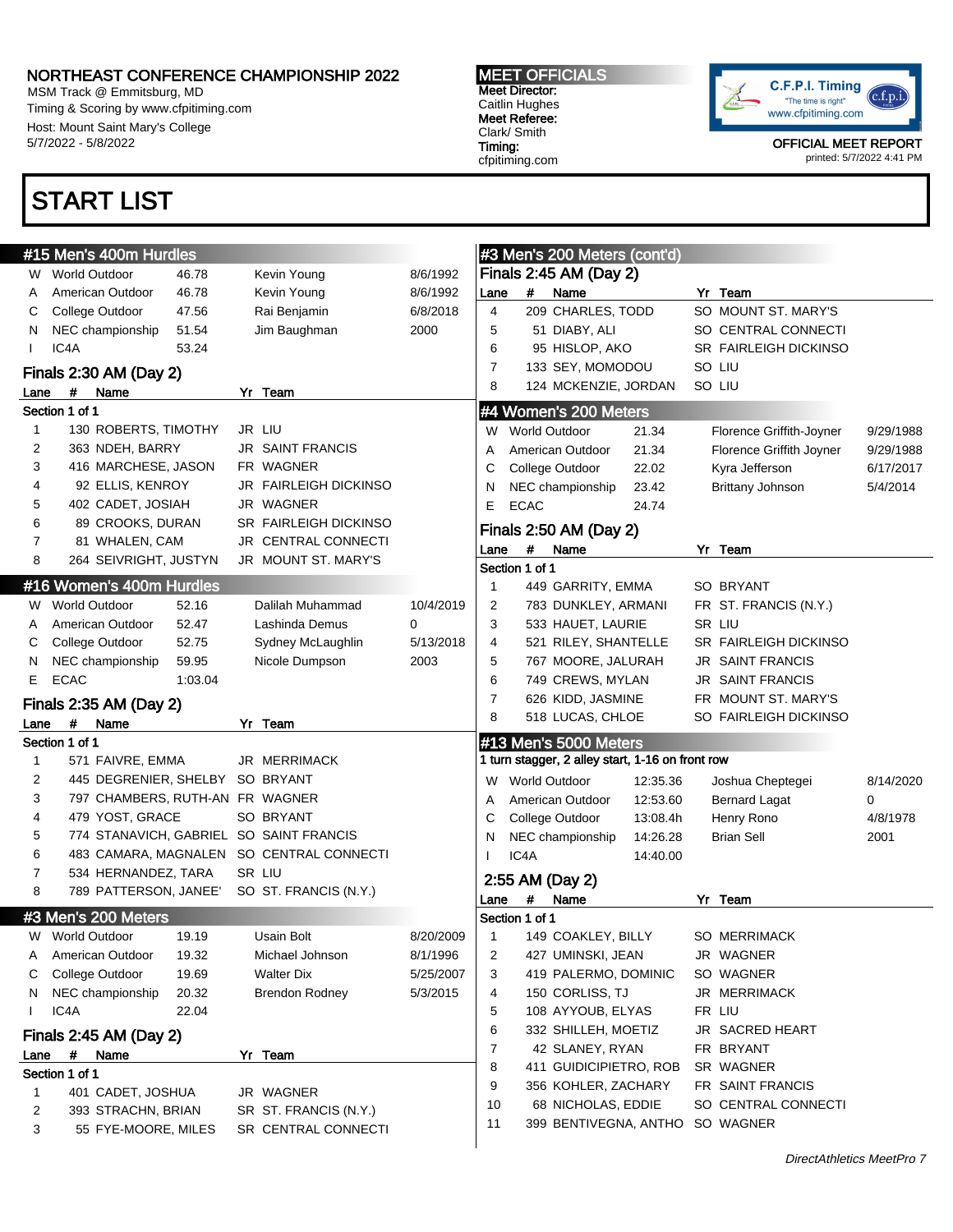MSM Track @ Emmitsburg, MD Timing & Scoring by www.cfpitiming.com Host: Mount Saint Mary's College 5/7/2022 - 5/8/2022

## START LIST

MEET OFFICIALS Meet Director: Caitlin Hughes Meet Referee: Clark/ Smith Timing: cfpitiming.com

#14 Women's 5000 Meters (cont'd)



|      |                | #13 Men's 5000 Meters (cont'd)                    |          |                              |           | #14 Women's 5000 Meters (cont'd) |                |                                  |         |  |                                             |           |
|------|----------------|---------------------------------------------------|----------|------------------------------|-----------|----------------------------------|----------------|----------------------------------|---------|--|---------------------------------------------|-----------|
|      |                | 2:55 AM (Day 2)                                   |          |                              |           |                                  |                | 3:20 PM (Day 2)                  |         |  |                                             |           |
| Lane | #              | Name                                              |          | Yr Team                      |           | Lane                             | #              | Name                             |         |  | Yr Team                                     |           |
| 12   |                | 156 DYER, RYAN                                    |          | FR MERRIMACK                 |           | 4                                |                | 499 MORABITO, BROOKE             |         |  | SO CENTRAL CONNECTI                         |           |
| 13   |                | 9 BITTRICH, WILLIAM                               |          | JR BRYANT                    |           | 5                                |                | 453 HAMILTON, ABIGAIL            |         |  | SO BRYANT                                   |           |
| 14   |                | 218 FAGNANO, PAUL                                 |          | JR MOUNT ST. MARY'S          |           | 6                                |                | 588 MAHONEY, AVA                 |         |  | SO MERRIMACK                                |           |
| 15   |                | 234 JACKSON, ANDREW                               |          | JR MOUNT ST. MARY'S          |           | 7                                |                | 502 RAFTER, ANGELIA              |         |  | SR CENTRAL CONNECTI                         |           |
| 16   |                | 75 RODRIGUEZ, MARK                                |          | FR CENTRAL CONNECTI          |           | 8                                |                | 545 SMITH, ALEXANDRA             |         |  | SO LIU                                      |           |
| 17   |                | 424 RYAN, MICHAEL                                 |          | FR WAGNER                    |           | 9                                |                | 550 BEAUDET, OLIVIA              |         |  | FR MERRIMACK                                |           |
| 18   |                | 174 LOMBARDI, JACK                                |          | FR MERRIMACK                 |           | 10                               |                | 486 CARUSONE, REBECC             |         |  | FR CENTRAL CONNECTI                         |           |
| 19   |                | 294 GILLIS, CHRISTOPHE                            |          | JR SACRED HEART              |           | 11                               |                | 529 CRITCHLEY, JOSEPHI FR LIU    |         |  |                                             |           |
| 20   |                | 328 RODRIGUEZ, DANIEL                             |          | FR SACRED HEART              |           | 12                               |                | 692 KAISER, ANGELA               |         |  | SO SACRED HEART                             |           |
| 21   |                | 324 PRINCE, GEDIYON                               |          | SO SACRED HEART              |           | 13                               |                | 535 IOCCA, KELLY                 |         |  | SR LIU                                      |           |
| 22   |                | 360 MCGEE, ANDREW                                 |          | FR SAINT FRANCIS             |           | 14                               |                | 713 PIGOTT, JESSICA              |         |  | SO SACRED HEART                             |           |
| 23   |                | 185 NYKLICEK, MATTHEW                             |          | <b>SR MERRIMACK</b>          |           | 15                               |                |                                  |         |  | 776 WALKER, MACKENZIE SO SAINT FRANCIS      |           |
| 24   |                | 309 MARTIN, KEVIN                                 |          | SO SACRED HEART              |           | 16                               |                | 527 BREA, AINHOA                 |         |  | JR LIU                                      |           |
| 25   |                | 343 BERZONSKY, MATTH                              |          | SO SAINT FRANCIS             |           | 17                               |                | 487 COHEN, KAYLA                 |         |  | SO CENTRAL CONNECTI                         |           |
| 26   |                | 355 KELLY, DANIEL                                 |          | FR SAINT FRANCIS             |           | 18                               |                | 710 PARKER, KELLY                |         |  | FR SACRED HEART                             |           |
| 27   |                | 37 REYNOLDS, DAWSON FR BRYANT                     |          |                              |           | 19                               |                | 532 GINTY, EMILY                 |         |  | SO LIU                                      |           |
| 28   |                | 345 CURRAN, SHANE                                 |          | FR SAINT FRANCIS             |           | 20                               |                |                                  |         |  | 484 CANCELLIERI, JULIAN SO CENTRAL CONNECTI |           |
| 29   |                | 342 BARTLEBAUGH, OWE                              |          | SO SAINT FRANCIS             |           | 21                               |                | 796 CASCIO, SARA                 |         |  | JR WAGNER                                   |           |
| 30   |                | 128 RAJAB, JUSTIN                                 |          | SO LIU                       |           | 22                               |                | 461 MARCKRES, MORGAN SO BRYANT   |         |  |                                             |           |
| 31   |                | 69 OUSHANA, SEAN                                  |          | JR CENTRAL CONNECTI          |           | 23                               |                | 777 WANNER, ELLIE                |         |  | SO SAINT FRANCIS                            |           |
| 32   |                | 334 STEIER, ETHAN                                 |          | FR SACRED HEART              |           | 24                               |                | 750 DESCHLER, ALYSSA             |         |  | SO SAINT FRANCIS                            |           |
| 33   |                | 271 WANG, JOHN                                    |          | JR MOUNT ST. MARY'S          |           | 25                               |                | 820 SZAMBEL, ELIZABETH FR WAGNER |         |  |                                             |           |
| 34   |                | 61 IRELAND, JAKE                                  |          | SO CENTRAL CONNECTI          |           | 26                               |                | 604 BOMBERGER, ELLIE             |         |  | FR MOUNT ST. MARY'S                         |           |
| 35   |                | 10 BRANCATO, NICHOLA SO BRYANT                    |          |                              |           | 27                               |                | 823 WALSH, MARYANN               |         |  | SO WAGNER                                   |           |
| 36   |                | 49 COURTAR, JEREMY                                |          | FR CENTRAL CONNECTI          |           | 28                               |                | 488 DANA, ASHLEY                 |         |  | JR CENTRAL CONNECTI                         |           |
| 37   |                | 94 GRAHAM, CHRISTOP                               |          | <b>SR FAIRLEIGH DICKINSO</b> |           | 29                               |                | 610 CONNELLY, MOLLY              |         |  | SO MOUNT ST. MARY'S                         |           |
| 38   |                | 119 HAUGHIAN, AIDAN                               |          | FR LIU                       |           | 30                               |                | 441 CORCORAN, ALLISON JR BRYANT  |         |  |                                             |           |
| 39   |                | 109 BALSAMO, PERRY                                |          | SO LIU                       |           | 31                               |                | 606 CAMPBELL, MARY               |         |  | SO MOUNT ST. MARY'S                         |           |
| 40   |                | 237 KELLY, COLIN                                  |          | SR MOUNT ST. MARY'S          |           | 32                               |                | 448 FREEMAN, SARAH               |         |  | JR BRYANT                                   |           |
| 41   |                | 63 KLAIBER, NICK                                  |          | SO CENTRAL CONNECTI          |           | 33                               |                | 450 GILPIN, ABIGAIL              |         |  | FR BRYANT                                   |           |
| 42   |                | 136 VILLAFUERTE, BRYAN SO LIU                     |          |                              |           | 34                               |                | 712 PEPIN, KEEGAN                |         |  | SO SACRED HEART                             |           |
|      |                | #14 Women's 5000 Meters                           |          |                              |           |                                  |                | #41 Men's $4 \times 400$ m Relay |         |  |                                             |           |
|      |                | 1 turn stagger, 2 alley start, 1-16 on front row. |          |                              |           |                                  | 3 turn stager  |                                  |         |  |                                             |           |
|      |                | W World Outdoor                                   | 14:06.62 | Letesenbet Gidey             | 10/7/2020 |                                  |                | W World Outdoor                  | 2:54.29 |  | <b>USA</b>                                  | 8/22/1993 |
| Α    |                | American Outdoor                                  | 14:34.45 | Shelby Houlihan              | 7/21/2018 | A                                |                | American Outdoor                 | 2:54.20 |  | USA national team                           | 8/22/1993 |
| С    |                | College Outdoor                                   | 15:07.64 | Jenny Simpson                | 5/2/2009  | С                                |                | College Outdoor                  | 2:59.00 |  | So. California                              | 6/8/2018  |
| N    |                | NEC championship                                  | 16:33.09 | Kaitlyn Gwyther              | 2006      | N                                |                | NEC championship                 | 3:09.98 |  | Mount St. Mary's                            | 1998      |
| E.   | <b>ECAC</b>    |                                                   | 17:16.24 |                              |           |                                  | IC4A           |                                  | 3:16.00 |  |                                             |           |
|      |                | 3:20 PM (Day 2)                                   |          |                              |           |                                  |                | 3:45 AM (Day 2)                  |         |  |                                             |           |
| Lane | #              | Name                                              |          | Yr Team                      |           |                                  | Lane Team      |                                  |         |  |                                             |           |
|      | Section 1 of 1 |                                                   |          |                              |           |                                  | Section 1 of 2 |                                  |         |  |                                             |           |
| 1    |                | 695 KELLY, BRIGIT                                 |          | SR SACRED HEART              |           | 4                                |                | <b>FAIRLEIGH DICKINSON (A)</b>   |         |  | A                                           |           |
| 2    |                | 756 GOLDEN, ADIYA                                 |          | SO SAINT FRANCIS             |           | 5                                | LIU(A)         |                                  |         |  | Α                                           |           |
| 3    |                | 765 MCELHENNY, QUINN                              |          | SO SAINT FRANCIS             |           | 6                                |                | <b>MERRIMACK (A)</b>             |         |  | Α                                           |           |
|      |                |                                                   |          |                              |           |                                  |                |                                  |         |  |                                             |           |